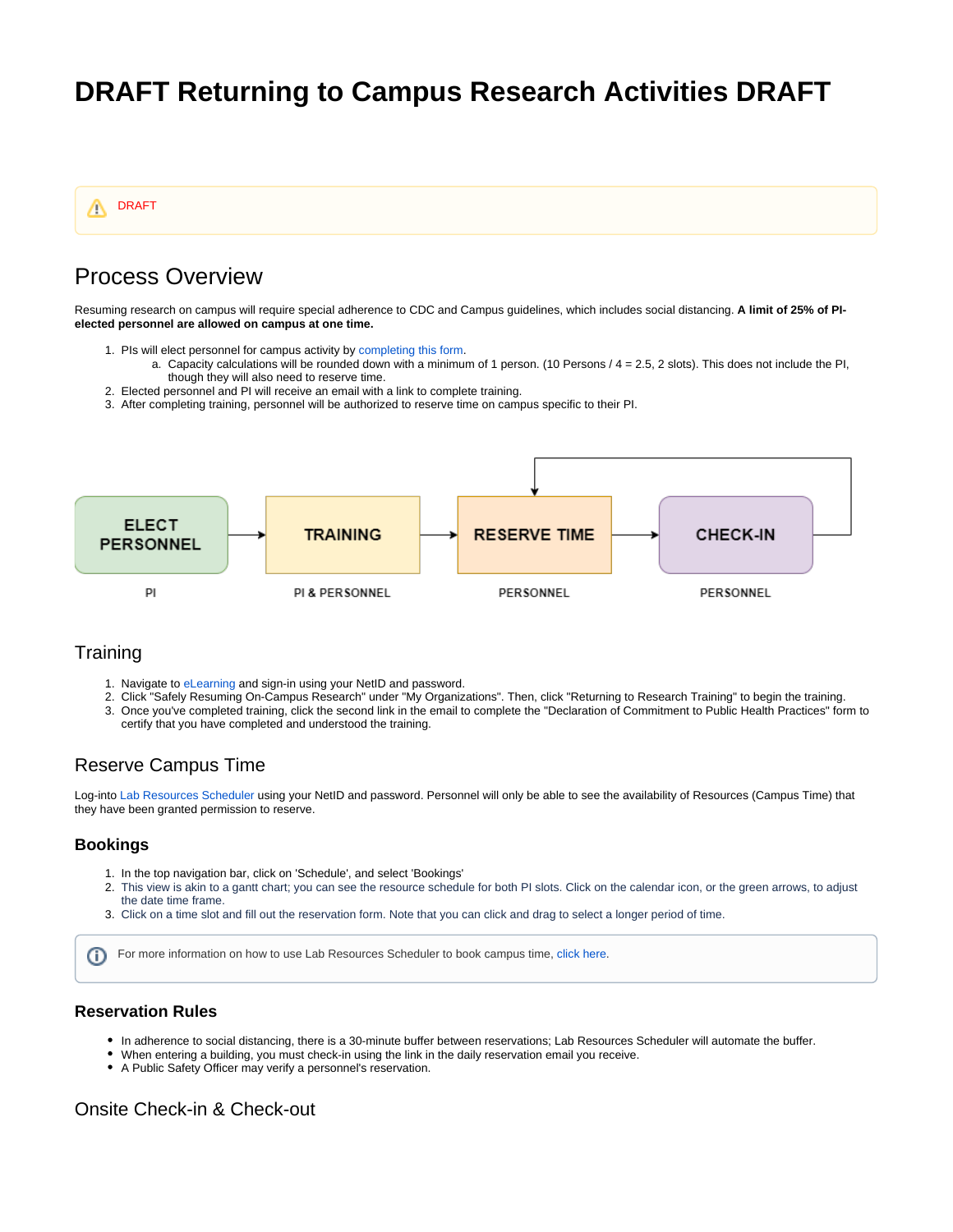When entering/exiting a building, check-in/check-out through the Lab Resources Scheduler. You will receive an email on the day of your reservation with a link to check-in and check-out. If you need to manually find the reservation:

- 1. To check-in, navigate to the reservation details. In the top right, an orange check-in button will become available once it's time to check-in. Click it to check-in.
- 2. To check-out, navigate to the reservation details. In the top right, click on the same button that now reads as 'check-out'.

# Research in Shared Spaces

Shared Spaces are defined as research spaces where members of a research group routinely interact with each other in the same space, such as science and engineering labs, core facilities, shared spaces in institutes or centers. To the greatest extent possible, research personnel should continue to work from home; in particular, all vulnerable individuals are encouraged to continue to work from home. Research personnel should be aware that depending on the situation, such as an outbreak of COVID-19 or Stay Home executive orders, research may have to be ramped down again within a short amount of time.

## Health & Safety Guidelines

### **Health Checks**

Prior to coming to work, individuals must self-screen for any of the following new or worsening signs or symptoms of possible COVID-19:

- Cough, shortness of breath, persistent pain/pressure in their chest, chills, repeated shaking with chills, runny nose or new sinus congestion, muscle pain, headache, sore throat, fatigue, new GI symptoms (nausea, vomiting, diarrhea), new loss of taste or smell, a fever great than 100.0 degrees Fahrenheit, or known close contact with a person who is lab-confirmed to have COVID-19.
- **If you have any of the symptoms on any work-day, do not come on campus.** Contact your immediate supervisor as soon as reasonably possible. Follow the guidelines on the [UT Dallas Covid-19](https://utdallas.edu/coronavirus/faq/#faculty) website in the case of a suspected or confirmed case of COVID-19 and contact [Shane](mailto:shane.solis@utdallas.edu)  [Solis](mailto:shane.solis@utdallas.edu) to coordinate with Facilities to arrange for professional sanitation.

#### **Contact Tracing**

- Every individual must maintain and regularly update a list of substantive and known face-to-face contacts that they have had during the preceding two weeks (i.e., lab members they interact with on a daily basis, human subjects they came in contact with during study procedures, etc.). In the case of a coronavirus infection, this list should be made available to university personnel.
- As more robust contact tracing solutions become available, additional information will be provided to the UT Dallas community. Utilizing these resources will be strongly encouraged as they will be a key strategy for preventing further spread of COVID-19.

#### **Meetings & Visitors**

- Routine lab/research group meetings should not be conducted face-to-face; conduct meetings virtually.
- Please move all of your visitor meetings and consultations online.
- Research Safety staff will assist Central Receiving in safely handling and delivering packages containing chemical, biological, or radiological materials to laboratories.

#### **Social Distancing & Spacing**

- **CDC** guidelines for social distancing of 6 feet or greater must be maintained.
- Shared research spaces must have no more than one (1) individual per 200 sqft per room/workspace unless further density is justified and approved. The PI is responsible for ensuring that this rule is followed at all times.
- Space out desks and workstations; desks in common areas must be arranged so that individuals occupying desks at the same time are at least 10 ft apart (consider temporary walls between workstations if this spacing cannot be achieved). If a space is designed for single occupancy, the space should not be occupied by more than one individual on the same day.

#### **Hygiene Etiquette**

- Wash/sanitize hands frequently. At a minimum, this includes before entering and upon leaving a laboratory.
- When available, use soap and water and scrub hands for a minimum of 20 seconds.
- If soap and water are not available, use an alcohol-based hand sanitizer that contains at least **60% ethanol or 70% isopropanol** and cover all hand surfaces and rub until dry.
- Cough/sneeze into a tissue. Dispose of used tissues immediately into a trashcan and then wash hands. If there are no tissues available, cough /sneeze into the crook of your elbow, not your hands.
- Avoid touching your face, eyes, nose, and mouth. This can accelerate the spread of infection.
- Wear personal protective equipment, as appropriate in the laboratory.

#### **Protective Equipment**